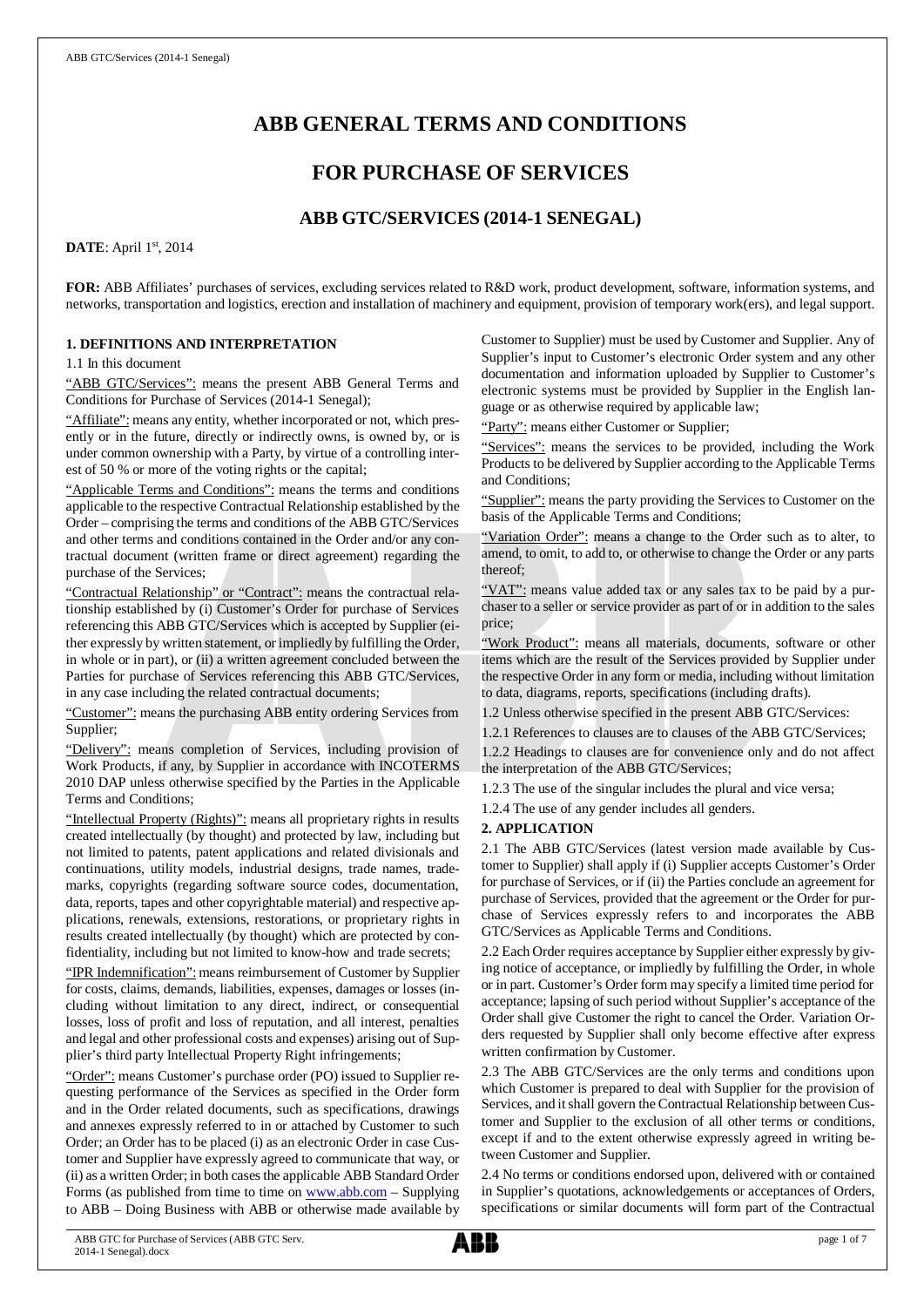Relationship, and Supplier waives any right which it otherwise might have to rely on such other terms or conditions.

2.5 References in the ABB GTC/Services to any statute or statutory provision shall, unless the context otherwise requires, be construed as a reference to that statute or provision as from time to time amended, consolidated, modified, extended, re-enacted or replaced.

## **3. SUPPLIER'S RESPONSIBILITIES**

3.1 Supplier shall provide the Services and deliver the Work Products:

3.1.1 in accordance with the applicable laws and regulations;

3.1.2 in accordance with the quality standards stated under Clause 9.1 and specified in the Order and in the other documents being part of the Contractual Relationship;

3.1.3 free from defects and from any rights of third parties;

3.1.4 on the due date specified in the Order;

3.1.5 in the quantity specified in the Order;

3.1.6 with all skill and care and in accordance with industry best practice.

3.2 Supplier shall not substitute or modify any of the agreed materials used for the provision of the Services or make any changes to the agreed ingredients, the design or other agreed criteria of the Work Products without Customer's prior written approval.

3.3 Supplier shall take care that Work Products are contained or packaged in the manner usual for such Work Products or, where there is no such manner, in a manner adequate to preserve and protect the Work Products until Delivery completion.

3.4 Supplier shall submit invoices in an auditable form, complying with Supplier's and Customer's applicable local mandatory law, generally accepted accounting principles and the specific Customer requirements, containing the following minimum information: Supplier name, address and reference person including contact details (telephone, email etc.); invoice date; invoice number; Order number (same as stated in the Order); Supplier number (same as stated in the Order); address of Customer; quantity; specification of Services supplied; price (total amount invoiced); expenses approved by Customer, but not included in the price (to be specified by amount and category); currency; tax or VAT (amount has to be specified); tax or VAT number; payment terms. 3.5 Invoices shall be issued to Customer as stated in the Order and/or

the Applicable Terms and Conditions, and shall be sent to the invoice address specified in the Order.

3.6 Expenses not agreed in writing by Customer will not be reimbursed.

3.7 Customer may issue Variation Orders to Supplier to alter, amend, omit, add to, or otherwise change ordered Services or parts thereof, and Supplier shall carry out such Variation Orders. Agreed unit prices stated in the Order and/or otherwise agreed between Customer and Supplier shall apply.

3.8 Supplier shall in no event suspend the performance of any Services or the Delivery of Work Products to Customer. In the event of Force Majeure, Clause 16 shall apply.

### **4. CUSTOMER'S RESPONSIBILITIES**

4.1 In consideration of the Services provided by Supplier in accordance with the Applicable Terms and Conditions, Customer shall pay to Supplier the fees or purchase price stated in the Order in accordance with the payment terms specified therein, provided the invoice fulfils the requirements of Clauses 3.4 and 3.5. In the event that the payment terms are determined by mandatory applicable law, such terms shall prevail.

4.2 Customer reserves the right to set off any amount and to withhold payment for Services not provided in accordance with the Applicable Terms and Conditions.

### **5. DELIVERY**

5.1 The Services shall be provided at the agreed place specified in the Order, or, if no such place has been specified, at Customer's address specified in the Order.

5.2 The Work Products shall be delivered in accordance with INCOTERMS 2010 DAP, to the agreed place specified in the Order, or, if no such place has been specified, to Customer's place of business. 5.3 Supplier shall ensure that each Delivery of a Work Product is accompanied by a delivery note, which shall contain the following minimum information (unless required otherwise by Customer): the Order number, date of Order, number of packages and contents, where applicable the customs tariff number of the country of consignment, and, in the case of partial delivery, the outstanding balance remaining to be delivered. For controlled goods, the national export control number must be indicated and, and if the goods are subject to U.S. export regulations, the U.S. Export Control Classification Number (ECCN) must be specified in the delivery note. Proofs of preferential origin as well as conformity declarations and marks of the country of consignment or destination are to be submitted without being requested; certificates of origin upon request.

5.4 Work Products shall be delivered during Customer's business operation hours unless otherwise requested by Customer.

5.5 Upon Delivery of the Work Products, Supplier (or its appointed carrier) shall provide Customer with such export documents as are applicable or necessary together with a delivery note.

5.6 Ownership (title) regarding Work Products shall pass to Customer at Delivery, except if otherwise agreed in writing. For assigning of Intellectual Property in the Work Products arising from the Services Clause 11.1 shall apply.

5.7 Supplier shall invoice Customer upon Delivery in accordance with Clause 3.4 and 3.5, but such invoicing shall be conducted separately from dispatch of the Work Products to Customer.

## **6. ACCEPTANCE**

6.1 Customer shall not be deemed to have accepted any Services until it has had a reasonable time to inspect them following completion or, in the case of a defective performance, until a reasonable time after such defective performance has become apparent. Such reasonable time period shall be determined by the specifics of the Services, the defective performance and the circumstances of the provision of the Services.

6.2 If any Services provided or Work Products delivered to Customer do not comply with Clause 3 (Supplier's Responsibilities), or are otherwise not in conformity with the Order, then, without limiting any other right or remedy that Customer may have under Clause 10 (Remedies), Customer may reject the Services and/or the Work Products, and may request replacement of the Services and/or the Work Products, or recover all payments made to Supplier by Customer.

6.3 Upon Supplier's request Customer shall send written acceptance statement to Supplier.

## **7. DELAY**

If the Delivery of the Services or the Work Products does not comply with the agreed delivery date(s), then, without prejudice to any other rights which it may have under the Contractual Relationship or at law, Customer reserves the right to:

7.1 terminate the Contractual Relationship or the respective Order in whole or in part;

7.2 refuse any subsequent Delivery of Services or Work Products which Supplier attempts to make;

7.3 recover from Supplier any expenditure reasonably incurred by Customer in obtaining the Services or the Work Products in substitution from another supplier;

7.4 claim damages for any additional costs, loss or expenses incurred by Customer which are reasonably attributable to Supplier's failure to provide the Services or to deliver the Work Products on the agreed dates; and

7.5 claim compensation for liquidated damages in addition to the rights provided under Clauses 7.1 to 7.4 if such compensation right is expressly stated in the respective Order.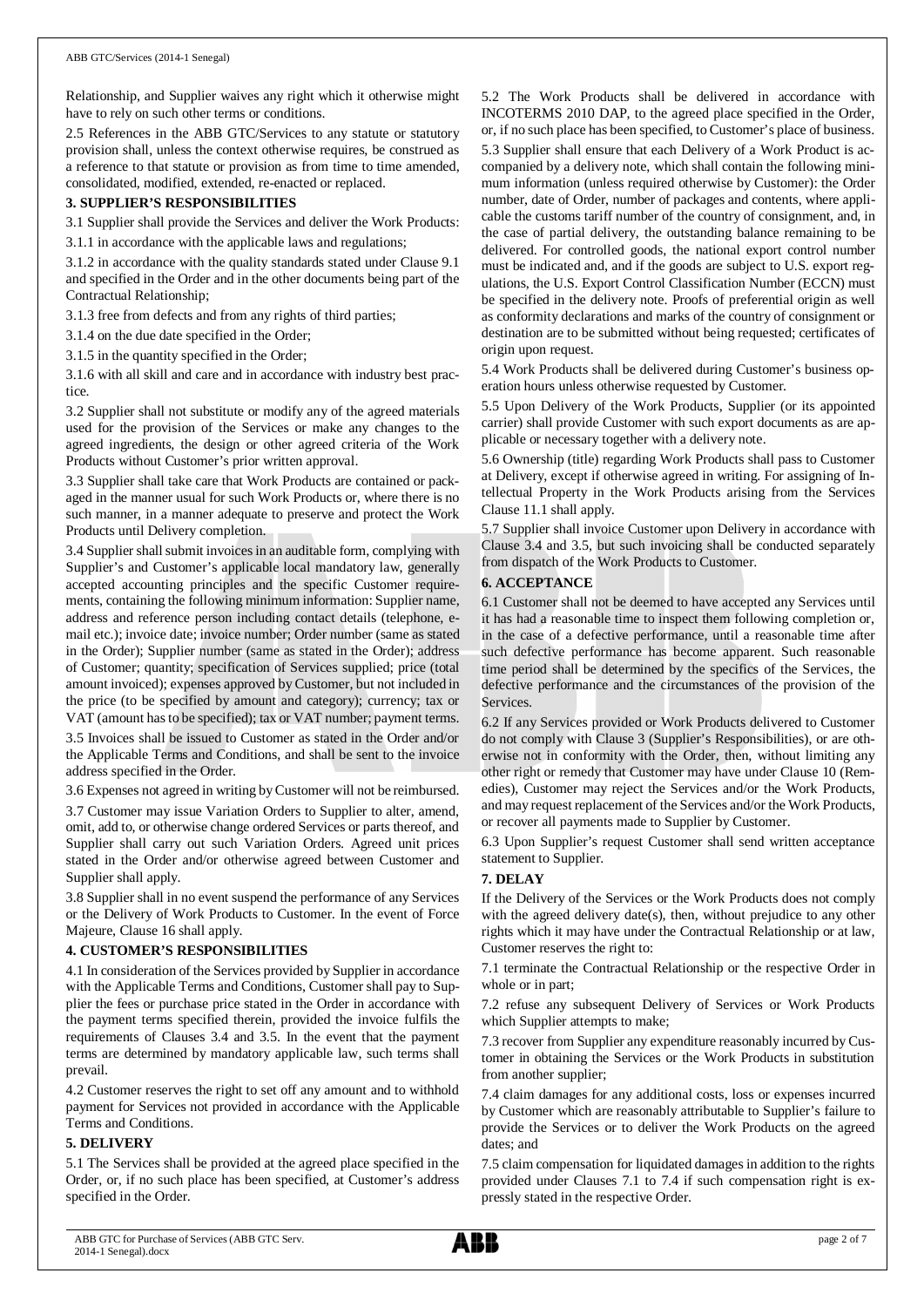## **8. INSPECTION**

8.1 Supplier shall allow Customer and/or its authorised representatives to inspect the Services and to test the Work Products, or parts of them at any time prior to the completion of the Services and/or the Work Products.

8.2 Notwithstanding any inspection or test sampling however conducted, Supplier shall remain fully responsible for the Services' compliance with the Order. This applies whether or not Customer has exercised its right of inspection and/or testing and shall not limit Supplier's obligations under the Order. For the avoidance of doubt, inspection of Services or testing of Work Products by Customer and/or its authorised representatives shall in no event exempt Supplier from or limit Supplier's warranties or liability in any way.

## **9. WARRANTY**

9.1 Supplier warrants that the Services (including Work Products):

9.1.1 comply with all agreed specifications, including all specified material, workmanship and the like, documentation and quality requirements, or in absence thereof are performed in accordance with generally accepted practices, procedures and standards of the respective industry and are fit for the purposes for which Services of the same description type would ordinarily be used, and that the results of the Services maintain the functionality and performance as expected by Customer according to Supplier's information, documentation and statements;

9.1.2 are appropriate and fit for any particular purpose expressly or impliedly made known to Supplier in the Order;

9.1.3 are new and unused (in case of Work Products) at the date of Delivery;

9.1.4 are free from defects and rights of third parties;

9.1.5 possess the qualities which Supplier has held out to Customer as a sample, model or otherwise;

9.1.6 comply with Clause 12 (Compliance with Relevant Law).

9.2 The warranty period shall be twenty four (24) months from acceptance of the Services or the Work Products, if no other time period is stated in the Order or otherwise expressly agreed in writing by the Parties.

9.3 In case of non-compliance with the warranty provided under this Clause, Customer shall be entitled to enforce the remedies provided in Clause 10 (Remedies).

## **10. REMEDIES**

10.1 In case of breach of warranty under Clause 9 (Warranty) or if Supplier otherwise fails to comply with any of the Applicable Terms and Conditions, Customer shall give notice in writing to Supplier of such breach of warranty and provide Supplier an opportunity to swiftly remedy it. If no Supplier action to remedy such breach has been taken within forty eight (48) hours of receiving such Customer notification, Customer shall be entitled to any one or more of the following remedies at its own discretion and at Supplier's expense:

10.1.1 to give Supplier another opportunity to carry out any additional work necessary to ensure that the Applicable Terms and Conditions are fulfilled;

10.1.2 to carry out (or to instruct a third party to carry out) any additional work necessary to make the Services comply with the Applicable Terms and Conditions;

10.1.3 to obtain immediate replacement of the defective Services by Services conforming with the Applicable Terms and Conditions without defects;

10.1.4 to refuse to accept any further Services, but without relieving Supplier from its liability for the defective Services;

10.1.5 to claim such damages as may have been sustained by Customer as a result of Supplier's breaches of the Applicable Terms and Conditions, statutory duty or any applicable law;

10.1.6 to claim liquidated damages expressly provided in the Order;

10.1.7 to terminate the Contractual Relationship or the respective Order in accordance with Clause 15.2.

10.2 In the event that Clauses 10.1.1, 10.1.2 or 10.1.3 apply, the entire warranty period of Clause 9.2 shall be restarted.

10.3 The rights and remedies available to Customer and contained in the Applicable Terms and Conditions (including, but not limited to the ABB GTC/Services) are cumulative and are not exclusive of any rights or remedies available at law or in equity.

## **11. INTELLECTUAL PROPERTY**

11.1 Supplier assigns herewith to Customer full ownership rights in and to any Intellectual Property in the Work Products arising from the Services for the full duration of such rights, wherever in the world enforceable. Supplier further agrees to execute, upon Customer's request and at its cost, all further documents and assignments and do all such further things as may be necessary to perfect Customer's ownership title to the Intellectual Property or to register Customer as owner of the Intellectual Property with any registry, including but not limited to governmental registration authorities or private registration organisations.

11.2 The Intellectual Property Rights in any Work Products created by or licensed to Supplier prior to the respective Order or outside of such Order, and any subsequent modifications to the same ("Pre-Existing Works") will remain vested in Supplier or the respective third party owner. To the extent that Pre-Existing Works are embedded in any Work Products delivered by Supplier, Customer and its Affiliates shall have a worldwide, irrevocable, perpetual, transferrable, non-exclusive, royalty-free licence with rights to sublicense to use the Pre-Existing Works as part of such Work Products, including the right to further improve, develop, market, distribute, sub-license, exploit or otherwise use the Work Products containing such Pre-Existing Works. Supplier shall not be prevented or restricted by this ABB GTC/Services from using its own know-how or its Pre-Existing Works in the course of providing the Services.

11.3 In the event that the Services provided and/or Work Products delivered by Supplier infringe any third party Intellectual Property Rights, Supplier shall, notwithstanding anything provided to the contrary or otherwise contained in the Applicable Terms and Conditions (including, but not limited to the ABB GTC/Services), provide IPR Indemnification to Customer. The IPR Indemnification applies whether or not Supplier may have been negligent or at fault and does not limit any further compensation rights of Customer. Supplier's obligation to indemnify Customer as provided under this Clause shall not apply if and to the extent the liability or damage was caused by Customer's own pre-existing Intellectual Property Rights contributed to, or implemented into the Work Products and/or the Services provided by Supplier.

11.4 If any infringement claim is made against Customer, Customer may without prejudice to its rights under Clause 11.3 also request at its discretion and at Supplier's cost that Supplier (i) procures for Customer the right to continue using the Work Products and/or the Services; (ii) modifies the Work Products and/or the provision of the Services so that they cease to be infringing; or (iii) replaces the Work Products and/or the Services so that they become non-infringing.

11.5 In the event Supplier cannot fulfil Customer's above request, Customer shall be entitled to terminate the Contractual Relationship or the respective Order, to reclaim all sums which Customer has paid to Supplier thereunder and to claim compensation in accordance with Clause 11.3 and for any other costs, losses or damages incurred whatsoever.

## **12. COMPLIANCE WITH RELEVANT LAW**

12.1 The Services covered by the Applicable Terms and Conditions shall be provided by Supplier in compliance with all relevant legislation, regulations, and codes of practice, guidance and other requirements of any relevant government or governmental agency applicable to Supplier. To the extent that such regulations are advisory rather than mandatory, the standard of compliance to be achieved by Supplier shall

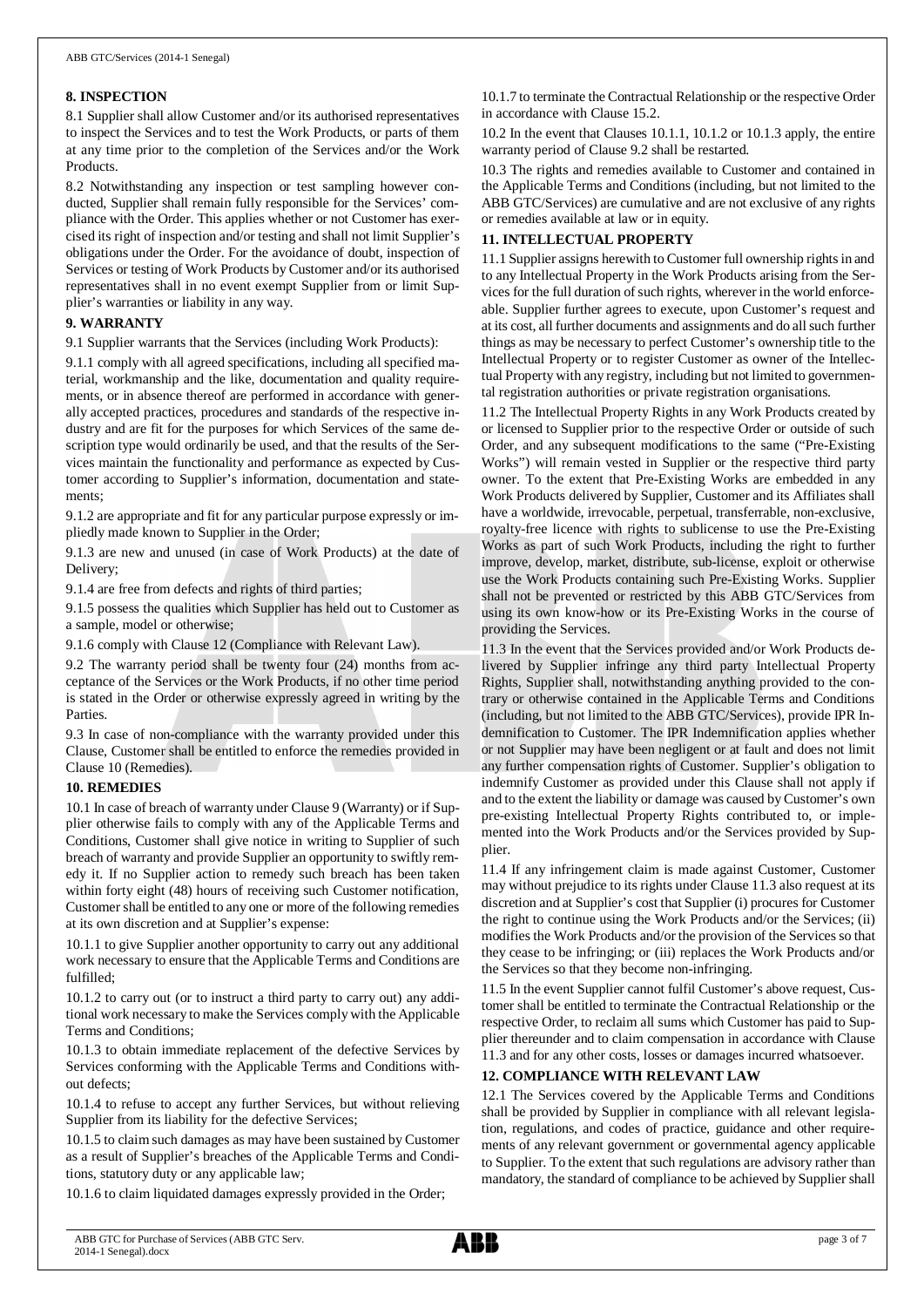be in compliance with the generally accepted best practice of the relevant industry.

12.2 Each Party warrants that it will not, directly or indirectly, and that it has no knowledge that the other Party or any third parties will, directly or indirectly, make any payment, gift or other commitment to its customers, to government officials or to agents, directors and employees of a Party, or any third party in a manner contrary to applicable laws (including but not limited to the U. S. Foreign Corrupt Practices Act and, where applicable, legislation enacted by member states and signatories implementing the OECD Convention Combating Bribery of Foreign Officials), and shall comply with all relevant laws, regulations, ordinances and rules regarding bribery and corruption. Nothing in this ABB GTC/Services shall render either Party or any of its Affiliates liable to reimburse the other for any such consideration given or promised.

12.3 Either Party's material violation of any of the obligations contained in this Clause 12 (Compliance with Relevant Law) may be considered by the other Party to be a material breach of the respective Contractual Relationship between the Parties, and shall entitle such Party to terminate the Contractual Relationship with immediate effect and without prejudice to any further right or remedies under such Contractual Relationship or applicable law.

12.4 Notwithstanding anything to the contrary stated in any Applicable Terms and Conditions, Supplier shall, without any limitations, indemnify and hold harmless Customer from and against any claim, proceeding, action, fine, loss, cost and damages arising out of or relating to any such violation of the above mentioned obligations, the termination of the respective Contractual Relationship, and any noncompliance with export control regulations, and Supplier shall compensate Customer for all losses and expenses whatsoever resulting therefrom.

12.5 Supplier herewith acknowledges and confirms that it has received a copy of ABB's Code of Conduct and ABB's Supplier Code of Conduct or has been provided information on how to access the ABB Codes of Conduct online ([www.abb.com](http://www.abb.com/) – Integrity – Code of Conduct). Supplier agrees to perform its contractual obligations under the Applicable Terms and Conditions and the respective Contractual Relationship with substantially similar standards of ethical behaviour as stated in the above mentioned ABB Codes of Conduct.

12.6 Supplier and its sub-contractors must comply with the ABB Lists of Prohibited and Restricted Substances and with the reporting and other requirements regarding Conflict Minerals and all other employment, safety, health, environmental and quality requirements made available under [www.abb.com](http://www.abb.com/) – Supplying to ABB – Doing Business with ABB or otherwise and shall provide Customer with respective documents, certificates and statements if requested. Any statement made by Supplier to Customer (whether directly or indirectly, e. g. where applicable via the ABB Supplier Registration and Pre-Qualification System) with regard to materials used for or in connection with the Services and/or Work Products will be deemed to be a representation under the Contract.

12.7 Supplier represents and warrants that it is knowledgeable with, and is and will remain in full compliance with all applicable export and import laws, regulations, instructions, and policies, including, but not limited to, securing all necessary clearance requirements, export and import licenses and exemptions from, and making all proper filings with appropriate governmental bodies and/or disclosures relating to the provision of services, the release or transfer of goods, hardware, software and technology to non U.S. nationals in the U.S., or outside the U.S., the release or transfer of technology and software having U.S. content or derived from U.S. origin software or technology.

12.8 No goods or services included in the Services and/or Work Products shall originate from any company or country listed in any relevant boycott list issued by the authority in the country where the goods or services shall be used or an authority otherwise having influence over the equipment and material forming part of the Services and/or Work

Products. If any of the Services and/or Work Products is or will be subject to export restrictions, it is Supplier's responsibility to promptly inform Customer in writing of the particulars of such restrictions.

12.9 Supplier shall indemnify and hold Customer harmless for all claims, demands, losses, damages, costs, fines, penalties, attorney's fees and all other expenses arising from export restrictions concealed by Supplier. With respect to export restrictions solely attributable to Customer's use of the Services and/or Work Products, the now said warranty shall only apply to the extent Supplier has knowledge of or reasonably should have been aware of such use.

12.10 Supplier must indicate the customs tariff numbers of the country of consignment for all Services and/or Work Products. For controlled Services and/or Work Products, the national export control numbers must be indicated and, if the Services and/or Work Products are subject to U.S. export regulations, ECCN or ITAR classifications. Proofs of preferential origin as well as conformity declarations and marks of the country of consignment or destination are to be submitted without being requested; certificates of origin upon request.

## **13. CONFIDENTIALITY AND DATA PROTECTION**

13.1 Supplier is obliged to observe secrecy regarding any data or information acquired during the fulfilment of the Contract irrespective of whether such data or information relates to Customer, its Affiliates or their respective customers or suppliers ("Customer Data"). This includes in particular, but is not limited to, all technical or commercial know-how, drawings, specifications, inventions, processes or initiatives which are of a confidential nature. To safeguard this,

13.1.1 Supplier shall process or use Customer Data only in accordance with Customer's instructions and with all applicable laws and regulations; for the avoidance of doubt, processing in accordance with the Contract shall be considered to be an instruction from Customer;

13.1.2 Supplier shall not (i) use Customer Data for any other purposes than for providing the Services, or (ii) reproduce Customer Data in whole or in part in any form except as may be required to fulfil its obligations under the Contract; (iii) disclose Customer Data nor grant access to such data to any third party without Customer's prior written consent; no third parties in the meaning of this provision are subcontractors approved by Customer;

13.1.3 Supplier shall take appropriate measures suited to the type of Customer Data to be protected (i) to prevent unauthorised persons from gaining access to data processing systems with which Customer Data are processed or used, (ii) to prevent data processing systems from being used without authorisation, (iii) to ensure that persons entitled to use a data processing system have access only to the data to which they have a right of access, and that Customer Data cannot be read, copied, modified or removed without authorisation in the course of processing or use and after storage, (iv) to ensure that Customer Data cannot be read, copied, modified or removed without authorisation during electronic transmission or transport, and that it is possible to monitor and establish to which bodies the transfer of Customer Data by means of data transmission facilities is envisaged, (v) to ensure that it is possible to monitor and establish whether and by whom Customer Data have been entered into data processing systems, modified or removed, (vi) to ensure that, in the case of commissioned processing of Customer Data, the data are processed strictly in accordance with the instructions of Customer, (vii) to ensure that Customer Data are protected from accidental or unlawful destruction or loss, (viii) to ensure that data collected for different purposes can be processed separately. Supplier shall document the implementation of the technical and organizational measures in detail and shall present this to Customer for review upon request. Where this review raises the need for amendments, these must be applied amicably;

13.1.4 Supplier shall ensure and prove that those members of its staff who may come into contact with Customer Data in the course of fulfilling their tasks are subject to the same obligation to confidentiality

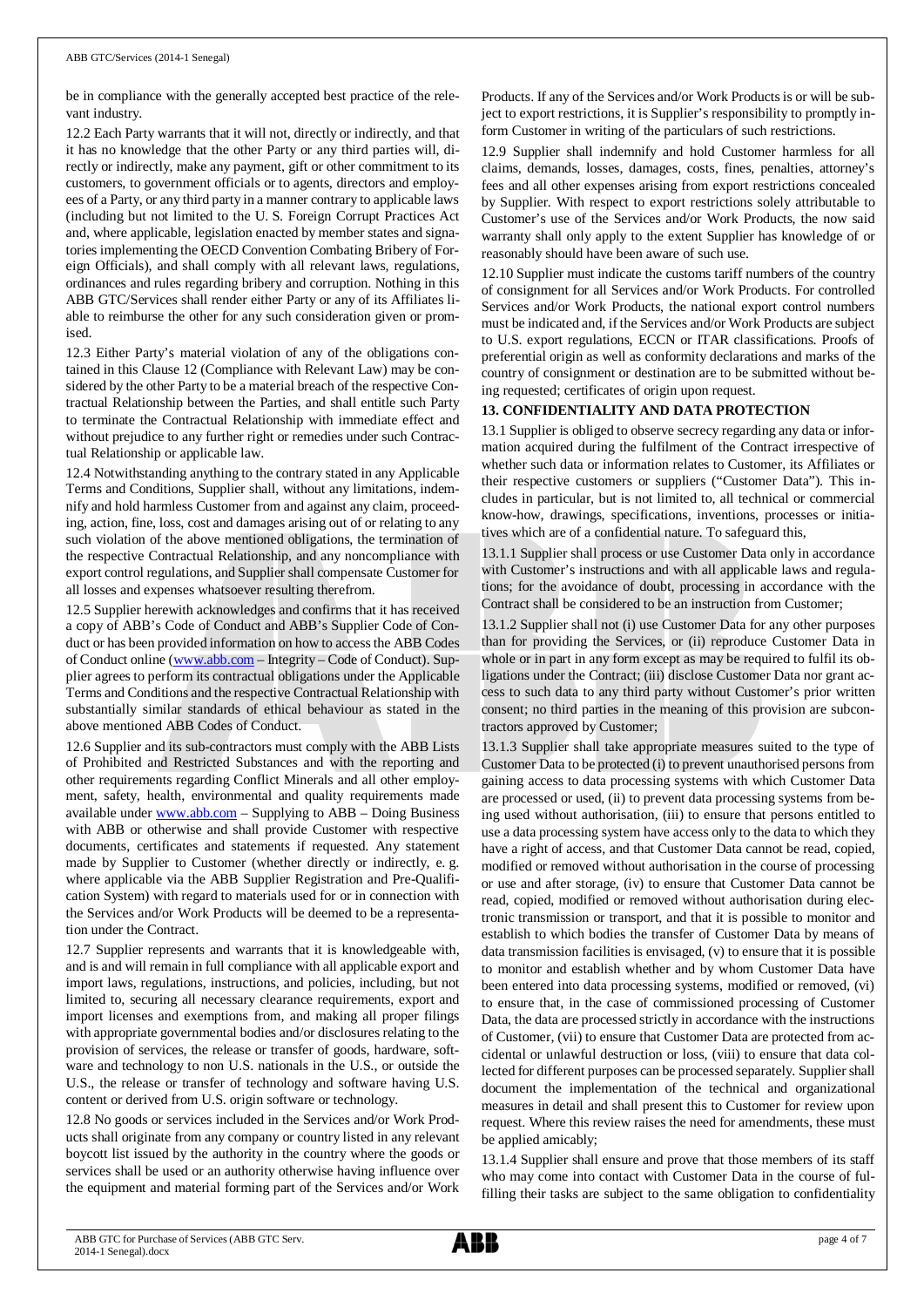as applicable to Supplier. Supplier shall confirm this in writing upon Customer's request. Customer may verify compliance with the technical and organisational measures undertaken by Supplier any time upon reasonable notice;

13.1.5 The commissioning of subcontractors requires Customer's previous written consent. This applies also in those instances when one subcontractor is replaced by a subsequent one. The contracts awarded by Supplier to its subcontractors are to be formulated in such a manner that they meet the requirements regarding confidentiality and data protection agreed upon in the Contract. Supplier shall provide Customer with information on the essentials of such contracts and on the measures implemented by the subcontractors to fulfil their obligations regarding confidentiality and data protection. If requested by Customer, Supplier shall present its respective contractual documents for the former to examine. Supplier shall ensure that Customer has the same rights to monitor the subcontractors as Customer has to monitor Supplier. Subcommissions in the meaning of this provision do not include ancillary services ordered by Supplier from third parties which are not directly related to Customer, such as telecommunications services, maintenance and user support, cleaning, auditing or the disposal of data media. Even where ancillary services are taken from third parties, Supplier must however ensure confidentiality and undertake monitoring activities.

13.2 The obligation to confidentiality does not apply to such data (i) whose disclosure is required for the fulfilment of the Contract; (ii) which are publicly known at the time Supplier receives them or which subsequently become publicly known through no action of Supplier itself; (iii) which were already known to Supplier prior to its initial activity for Customer and for which no duty to observe secrecy applies; (iv) which is made accessible to Supplier by third parties and for which no duty to observe secrecy applies or (v) which Supplier is obliged to disclose by mandatory law or by legally binding instruction of a court of law or a public authority. Insofar as Supplier wishes to invoke one of the above exceptions, the burden of proof for the existence of the factual preconditions for such exception shall lie with Supplier.

13.3 Supplier shall not retain any Customer Data for longer than necessary to carry out the Services or than determined by Customer. Immediately after termination of the Contract or at any time on Customer's demand, Supplier shall, at the choice of Customer, immediately deliver to Customer all copies of such data provided by Customer to Supplier for the purposes of the Contract or received otherwise by Supplier while carrying out the Services and/or delete securely all Customer Data from its database. Supplier shall certify to Customer that it has not retained any copies of Customer Data with a written confirmation of destruction. Such confirmation shall be signed by duly authorized signatories of Supplier.

13.4 With regard to any data or information belonging to Customer or its Affiliates relating to an identified or identifiable individual or legal entity or any other entity which is subject to applicable data protection or privacy laws and regulations or being qualified as Personally Identifiable Information within the meaning of the applicable laws ("Personal Data"), Supplier will comply with all applicable data protection and privacy laws and regulations. In addition to the other stipulations in this Clause 13 the following applies:

13.4.1 Supplier shall not process Personal Data in or transfer Personal Data to a country with a level of data protection that is not at least equivalent with the level of data protection that applies within the country of origin of the Personal Data without Customer's prior written consent. Upon Customer's request and where required by applicable law, in particular if Customer or its Affiliates are located in Switzerland or in a country which is a Member State of the European Union (EU) or another signatory to the Agreement on the European Economic Area (EEA), Supplier agrees to enter into a separate data transfer agreement (EU Standard Contractual Clauses/Swiss Data Processing Agreement) with Customer and/or its Affiliates for the transfer of Personal Data to third countries.

13.4.2 Supplier shall inform Customer without delay about serious incidents arising in the course of normal operations, suspicions of breaches of data privacy or other irregularities regarding the processing of Customer's or its Affiliates' Personal Data. In such cases Supplier and Customer shall agree on the further handling of the Personal Data. Supplier shall inform Customer without delay about checks performed and measures taken by a supervisory authority. This also applies regarding investigations into administrative or criminal offences.

13.4.3 Supplier will comply with any request by Customer to access, correct, block or delete Personal Data insofar as Customer is obliged to such request by law.

13.4.4 In case the legislation of a country in which Supplier provides its Services to Customer or its Affiliates requires a contract governing data privacy topics which are not covered by this Clause 13, Supplier agrees to enter into such contract.

13.5 Supplier agrees that Customer shall be allowed to provide any information received from Supplier to any other ABB Affiliate.

13.6 The obligation to Confidentiality and Data Protection exists for an indefinite period of time and therefore this Clause 13 shall survive the expiration or termination of the Contract for any reason.

## **14. LIABILITY AND INDEMNITY**

14.1 Without prejudice to applicable mandatory law, Supplier shall compensate/indemnify Customer for all damages and losses in connection with the Services whether or not Supplier may have been negligent or at fault (i) for Supplier's breaches of the Applicable Terms and Conditions , and (ii) for any claim, except for IPR Indemnification for which Clause 11 (Intellectual Property Right Infringements) exclusively applies, made by a third party (including employees of Supplier) against Customer in connection with the Services and to the extent that the respective liability, loss, damage, injury, cost or expense was caused by, relates to or arises from the Services delivered by Supplier and/or its sub-contractors. Upon Customer's request Supplier shall defend Customer against any third party claims arising out of or in connection with the Services.

14.2 Supplier shall be responsible for the control and management of all of its employees, its suppliers and/or its sub-contractors, and it shall be responsible for the acts, omissions, negligence or obligations of any of its employees, suppliers and/or sub-contractors, its agents, servants or workmen as fully as if they were the acts, omissions, negligence or obligations of Supplier.

14.3 The provisions of this Clause 14 (Liability and Indemnity) shall survive any performance, acceptance or payment pursuant to this ABB GTC/Services and shall extend to any substituted or replacement Services delivered by Supplier to Customer.

14.4 Unless otherwise expressly stated in the respective Order, Supplier shall maintain in force, and upon request provide evidence of, adequate general liability insurance, statutory worker's compensation/employer's liability insurance and where applicable goods transit insurance with reputable and financially sound insurers. Nothing contained in this Clause 14 (Liability and Indemnity) shall relieve Supplier from any of its contractual or other legal liabilities. The insured amount cannot be considered nor construed as limitation of liability.

14.5 Customer reserves the right to set off any claims under the Order against any amounts owed to Supplier.

## **15. TERM AND TERMINATION**

15.1 The Contractual Relationship between the Parties or an Order placed under the ABB GTC/Services may be terminated for convenience in whole or in part by Customer upon giving Supplier thirty (30) calendar days written notice, unless otherwise expressly stated in the relevant Order. In such event Customer shall pay to Supplier the value of the already performed Services and proven direct costs reasonably incurred by Supplier for the unperformed Services, however in no event

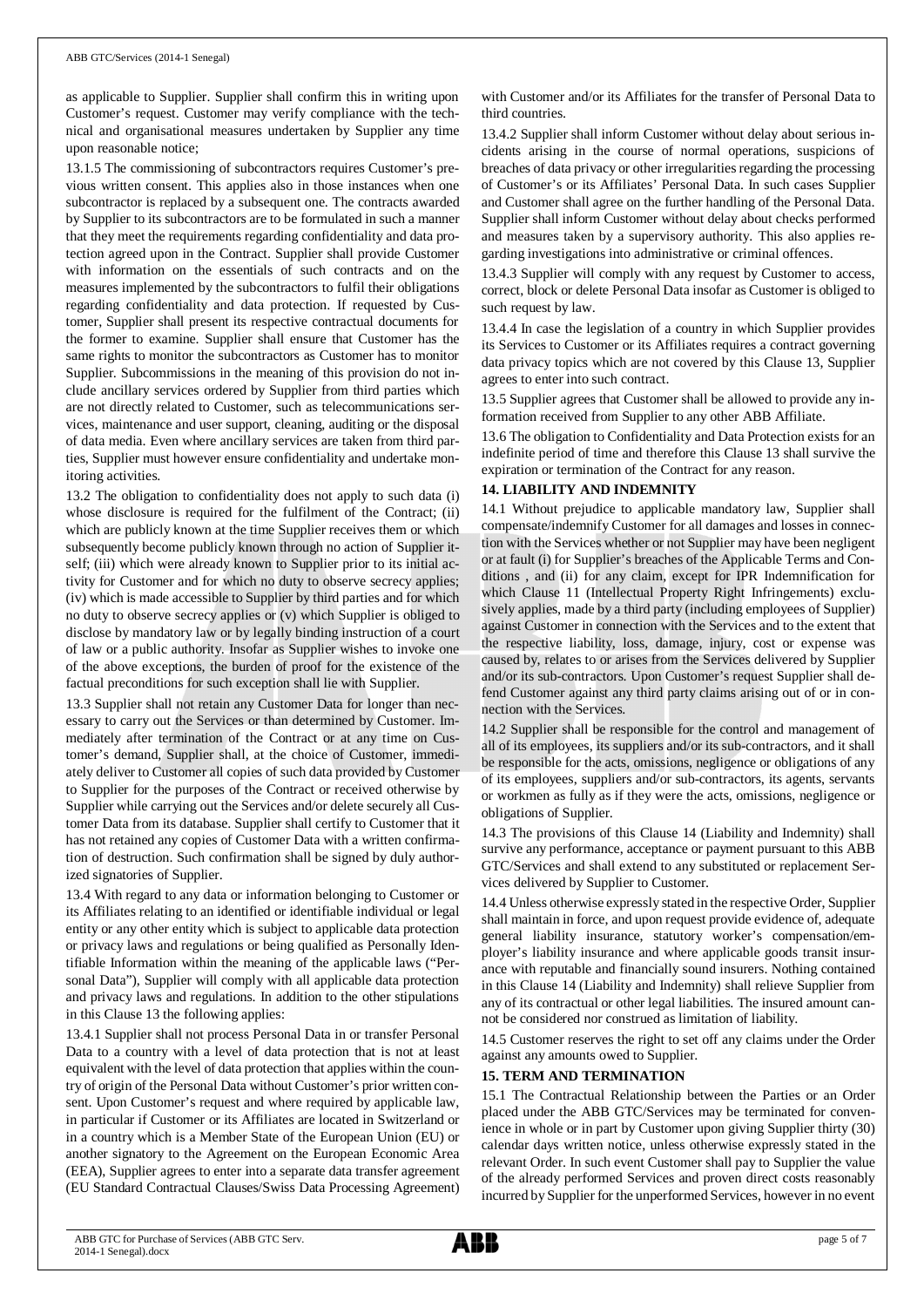more than the agreed purchase price for the Services under the respective Order. No further compensation shall be due to Supplier. Compensation for any expenditures and materials made with regard to the unperformed Services shall be expressly excluded.

15.2 In the event of Supplier's breach of the Applicable Terms and Conditions, such as e. g. a breach of warranty, Customer shall be entitled to terminate the respective Contractual Relationship or an Order placed under the ABB GTC/Services if Supplier fails to take adequate and timely actions to remedy a breach as requested by Customer in accordance with Clause 10 (Remedies). In such event, Customer shall have no obligation to compensate Supplier for the already performed Services and Supplier shall be obliged to pay back to Customer any remuneration received from Customer for the performed Services.

15.3 Customer shall have the right to terminate the Order and/or Contractual Relationship with immediate effect forthwith by notice in writing to Supplier in the event that an interim order is applied for or made, or a voluntary arrangement approved, or a petition for a bankruptcy order is presented or a bankruptcy order is made against Supplier or any circumstances arise which entitle the court or a creditor to appoint a receiver, administrative receiver or administrator or to present a winding-up petition or make a winding-up order or other similar or equivalent action is taken against or by Supplier by reason of its insolvency or in consequence of debt.

15.4 Upon termination Supplier shall immediately and at Supplier's expense safely return to Customer all respective Customer property (including any documentation, data, and applicable Intellectual Property) and Customer information then in Supplier's possession or under Supplier's control and provide Customer with the complete information and documentation about the already performed Services.

## **16. FORCE MAJEURE**

16.1 Neither Party shall be liable for any delay in performing or for failure to perform its obligations under a respective Order if the delay or failure results from an event of "Force Majeure". For clarification, Force Majeure means an event that was not foreseeable by the affected Party at the time of execution of the respective Order, is unavoidable and outside the control of the affected Party, and for which the affected Party is not responsible, provided such event prevents the affected Party from performing the obligations under the respective Order despite all reasonable efforts, and the affected Party provides notice to the other Party within five (5) calendar days from occurrence of the respective event of Force Majeure.

16.2 If an event of Force Majeure occurs which exceeds thirty (30) calendar days either Party shall have the right to terminate the relevant Order forthwith by written notice to the other Party without liability to the other Party. Each Party shall use its reasonable endeavours to minimise the effects of any event of Force Majeure.

## **17. ASSIGNMENT AND SUB-CONTRACTING**

17.1 Supplier shall not assign, transfer, or encumber an Order or any parts thereof (including any monetary receivables from Customer) without prior written approval of Customer.

17.2 Customer may at any time assign, transfer, encumber, sub-contract or deal in any other manner with all or any of its rights or obligations under the respective Order and/or the Applicable Terms and Conditions to any of its own Affiliates.

## **18. NOTICES**

Any notice shall be given by sending the same by registered mail, courier, fax or by e-mail to the address of the relevant Party as stated in the Order or to such other address as such Party may have notified in writing to the other for such purposes. E-mail and fax expressly require written confirmation issued by the receiving Party. Electronic read receipts may not under any circumstances be deemed as confirmation of notice. Electronic signatures shall not be valid, unless expressly agreed in writing by duly authorised representatives of the Parties.

## **19. WAIVERS**

Failure to enforce or exercise, at any time or for any period, any term of the Applicable Terms and Conditions does not constitute, and shall not be construed as, a waiver of such term and shall not affect the right later to enforce such term or any other term herein contained.

## **20. GOVERNING LAW AND DISPUTE SETTLEMENT**

20.1 The Contractual Relationship and/or the Applicable Terms and Conditions (including, but not limited to the ABB GTC/Services) shall be governed by and construed in accordance with the laws of the country (and/or the state, as applicable) of Customer's legal registration, however under exclusion of its conflict of law rules and the United Nations Convention on International Sale of Goods.

20.2 Any dispute or difference arising out of or in connection with the Contractual Relationship and/or the Applicable Terms and Conditions (including this ABB GTC/Services), including any question regarding its existence, validity or termination or the legal relationships established thereby, which cannot be settled amicably, shall be submitted to the jurisdiction of the Dakar Commercial Court, unless other courts or arbitration are agreed in writing between the Parties..

20.3 In case of any dispute, the defeated Party shall reimburse the succeeding Party for attorney's fees and other costs reasonably incurred in connection with the dispute.

## **21. SEVERABILITY**

The invalidity or unenforceability of any term or of any right arising pursuant to the Applicable Terms and Conditions shall not adversely affect the validity or enforceability of the remaining terms and rights, and the Applicable Terms and Conditions shall be given effect as if the invalid, illegal or unenforceable provision had been deleted and replaced by a provision with a similar economic effect to that of the deleted provision if this can be achieved by another provision.

## **22. SURVIVAL**

22.1 Provisions of the Applicable Terms and Conditions which either are expressed to survive its termination or from their nature or context it is contemplated that they are to survive such termination shall remain in full force and effect notwithstanding such termination.

22.2 The obligations set forth in Clauses 9 (Warranty), 10 (Remedies), 11 (Intellectual Property), 13 (Confidentiality and Data Protection) and 14 (Liability and Indemnity) shall survive termination.

## **23. ENTIRETY**

The Applicable Terms and Conditions and the Order constitute the entire Contractual Relationship and understanding between the Parties and replace any prior agreement, understanding or arrangement between the Parties, whether oral or in writing, except to the extent of fraud or any fraudulent misrepresentation.

## **24. RELATIONSHIP OF PARTIES**

24.1 The relationship of the Parties is that of independent parties dealing at arm's length and nothing in this underlying Contractual Relationship shall be construed to constitute Supplier as an agent or employee of Customer or so as to have any kind of partnership with Customer, and Supplier is not authorised to represent Customer as such.

24.2 Supplier shall be responsible for any activities performed by its employees in relation to the Services and/or the Work Products.

24.3 Supplier assumes full and exclusive responsibility for any accident or occupational disease occurred to its employees in relation to the provision of the Services.

24.4 It is expressly agreed that the Contractual Relationship does not imply any employment relationship between Customer and Supplier, or between Customer and Supplier's employees assigned to the execution of the Contractual Relationship. Customer shall remain free of any direct or indirect responsibility or liability for labour, social security or taxes with respect to Supplier and its employees assigned to the provision of the Services or Work Products under the Contractual Relationship.